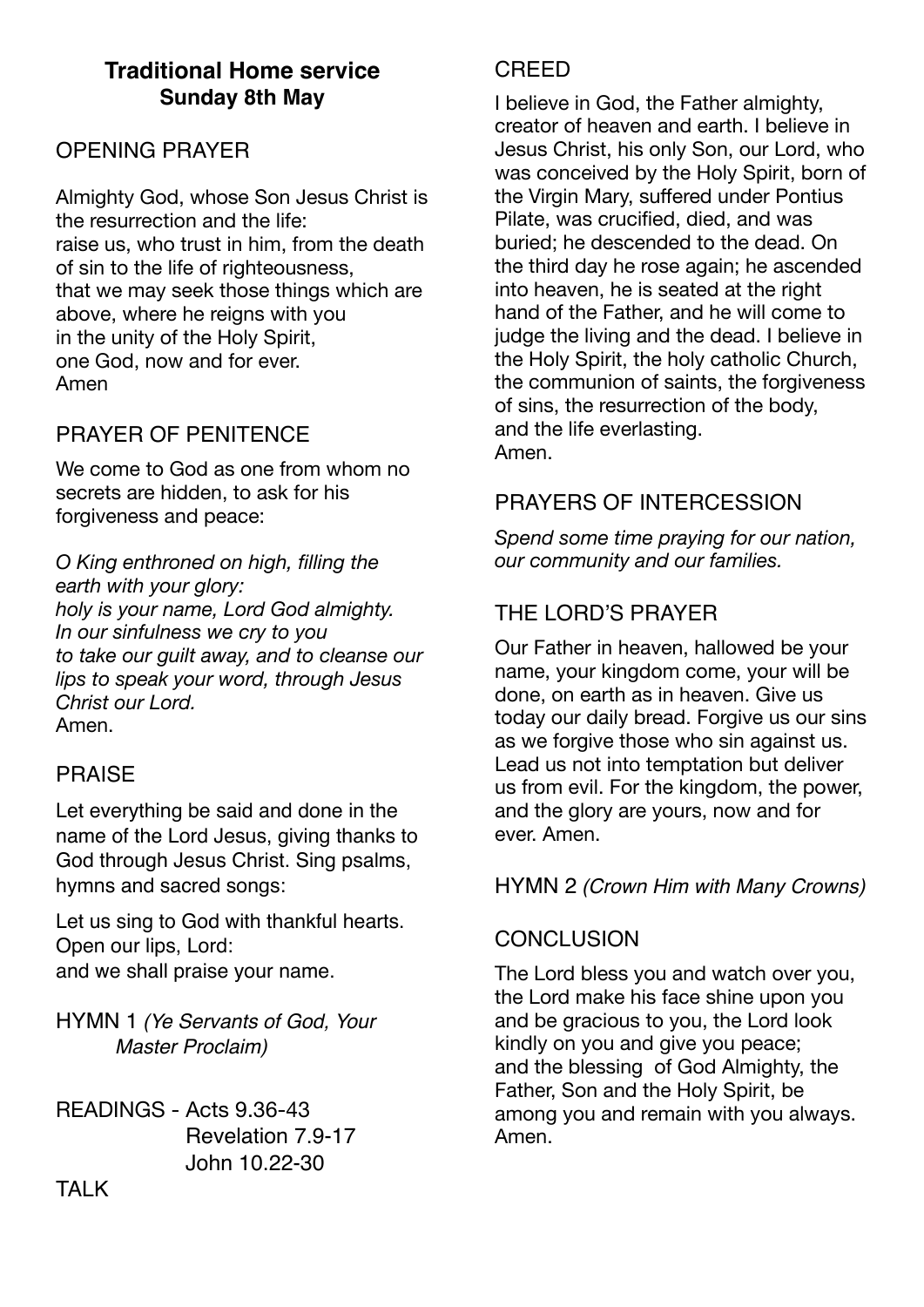# HYMNS TO USE

1 You servants of God, your Master proclaim,

and publish abroad his wonderful name;

the name all-victorious of Jesus extol; his kingdom is glorious and rules over all.

2 God rules in the height, almighty to save;

though hid from our sight, his presence we have;

the great congregation his triumph shall sing,

ascribing salvation to Jesus our King.

3 "Salvation to God, who sits on the throne!"

let all cry aloud, and honor the Son; the praises of Jesus the angels proclaim,

fall down on their faces and worship the Lamb.

4 Then let us adore and give him his right:

all glory and power, all wisdom and might,

all honor and blessing with angels above

and thanks never ceasing for infinite love.

1 Crown him with many crowns, the Lamb upon his throne. Hark! how the heavenly anthem drowns all music but its own. Awake, my soul, and sing of him who died for thee, and hail him as thy matchless king through all eternity.

2 Crown him the Lord of life, who triumphed o'er the grave, and rose victorious in the strife for those he came to save; his glories now we sing who died and rose on high. who died eternal life to bring, and lives that death may die.

3 Crown him the Lord of love; behold his hands and side, rich wounds, yet visible above, in beauty glorified; no angels in the sky can fully bear that sight, but downward bends their burning eye at mysteries so bright.

4 Crown him the Lord of years, the potentate of time, creator of the rolling spheres, ineffably sublime. All hail, Redeemer, hail! for thou hast died for me; thy praise shall never, never fail throughout eternity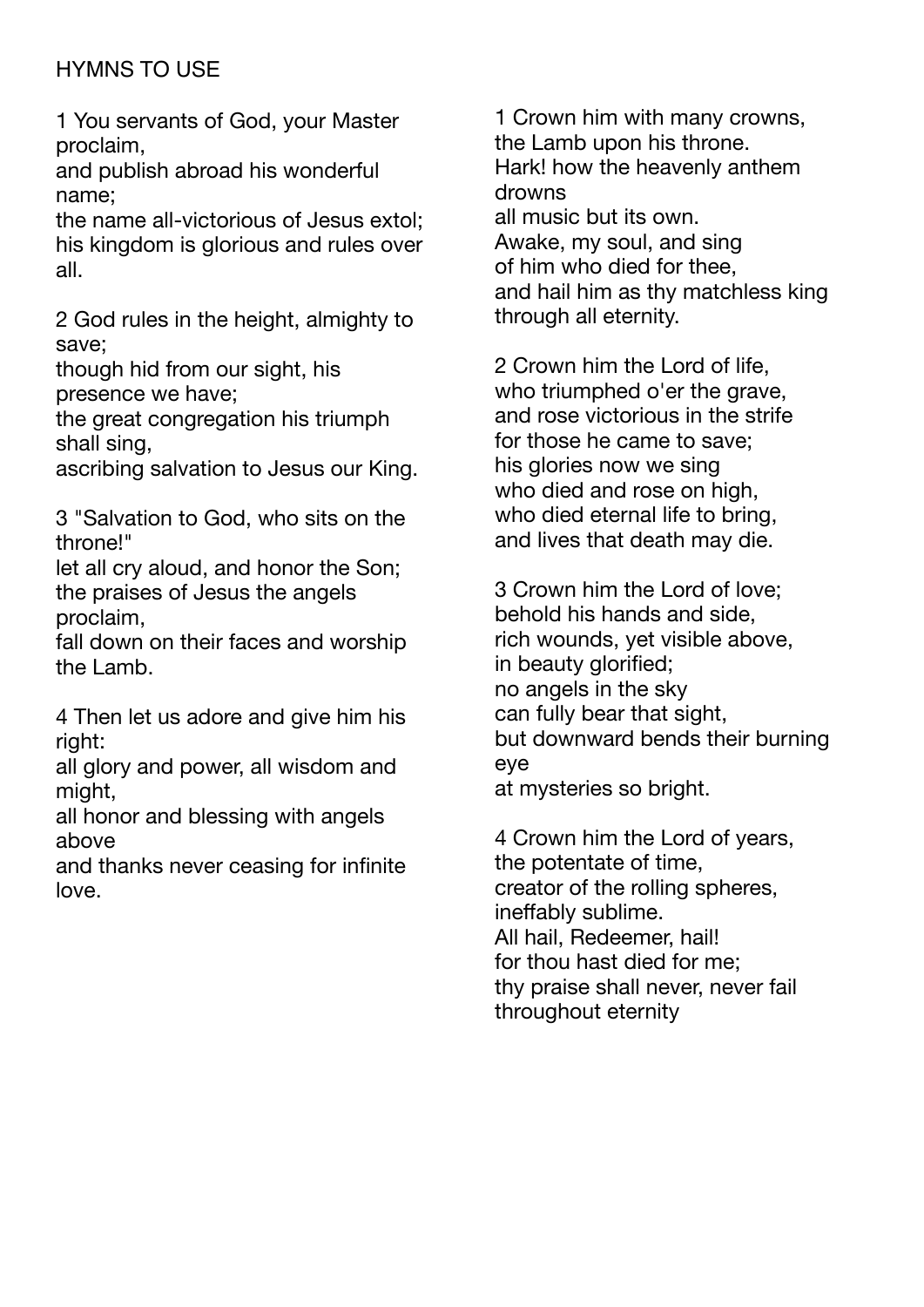#### Sermon - Barbara MacMillan **How to Raise the Dead Acts 9:36-43**

The realm of darkness doesn't respond to confidence. It responds to authority. The elevation of decibel levels and wildly animated movements are irrelevant. It's not our effort that brings a shift, it's simply enforcing the victory of Christ. He rendered the enemy powerless so there is no power struggle happening. Brian Orme

When I was given the opportunity to talk on this passage in Acts of Peter raising Tabitha from the dead, I started pondering the question, "How *does* one raise the dead?" I looked at the various accounts in scripture where people had been raised from the dead, both on purpose and by accident. Did you know that the bible records ten times that people are raised from the dead? Three in the Old Testament and seven in the New, the most awesome instance being the resurrection of our Lord Jesus Christ (obviously!). And as I dwelled on these passages, I couldn't find a set of special circumstances that pre-empted a raising of the dead sort of miracle; no ritual or formula was repeated for success. People were raised by different people, in different circumstances and for different reasons. Here's a slide that puts it all into a tidy table. Don't worry, we won't go over all of these. The first two accounts in the Old Testament were performed by Elijah the prophet and his by successor, Elisha. Elijah prophesied that a woman who had been barren would give birth. And she did. She gave birth to a son. When the son later became ill and died, the woman let Elijah know, with some very sharp words. Elijah came, lay prostrate over the boy—not once but three times—and the boy's spirit returned to his body. Elisha, Elijah's successor who received a double portion of Elijah's spirit, was also asked by a widow to raise her son back to life. It was an urgent matter, so Elisha ordered his servant to take his staff, run ahead of him, and upon arriving at the house, touch the boy's cheek—that would raise him to life. It didn't work. When Elisha arrived, he lay prostrate over the boy. The boy warmed up a bit. Elisha paced the room and then lay on top of him a second time.

The boy sneezed seven times, and finally opened his eyes. Alive again.

And we can be tempted, looking at these two accounts, to think: Ah, the way to raise the dead is simply to lay on top of a dead body, wait for it to sneeze, and life will be restored. But you probably need to be the son of a widow to warrant the effort.

But we're talking about death. And as unusual as these accounts seem to us in the 21st century, the pain, grief, loss, and turmoil that we experience when our loved ones pass away is no laughing matter.

In my life, I have had one opportunity to personally pray for the dead to be raised. It was a friend from my high school days, Pat Laden. He was a bit grumpy, moody, edgy, but loads of fun to be around. And he had a kindness about him, too. He was one of the few friends from my "wild party days" before Christ to come and visit me when I had to drop out of uni at the end of my first year to recover from a bicycle accident. He admired the scars on my face. I mentioned the scars on his arms—he was self-harming. Not with blades, but with fire. A zippo lighter. We didn't have the language 25+ years ago to talk about mental health, especially men's mental health. Going to therapy, taking medication…no one we knew did that back then. It was offered to Pat, I found out through a mutual friend after his funeral. But for Pat, all those years ago, the only escape from what he was silently suffering from was suicide.

I had been a Christian for only a few years at that point, but I remember going to my bible study leader and telling her what had happened—that I was going to attend his funeral and I wanted to know how to pray for him to be raised back to life. What should I do? What should I say? How do I pray? The look of pity in her eyes, I will never forget. The message I heard was clear was this (whether she intended to communicate it or not): Don't be silly. We don't pray for the dead to be raised anymore. As much as I didn't want to believe her, I partnered with that spirit of unbelief. At the funeral, when my pew filed out to stand before his body in the casket, I didn't do what I had planned. I didn't put my hand on his chest and say, "Pat, get up!"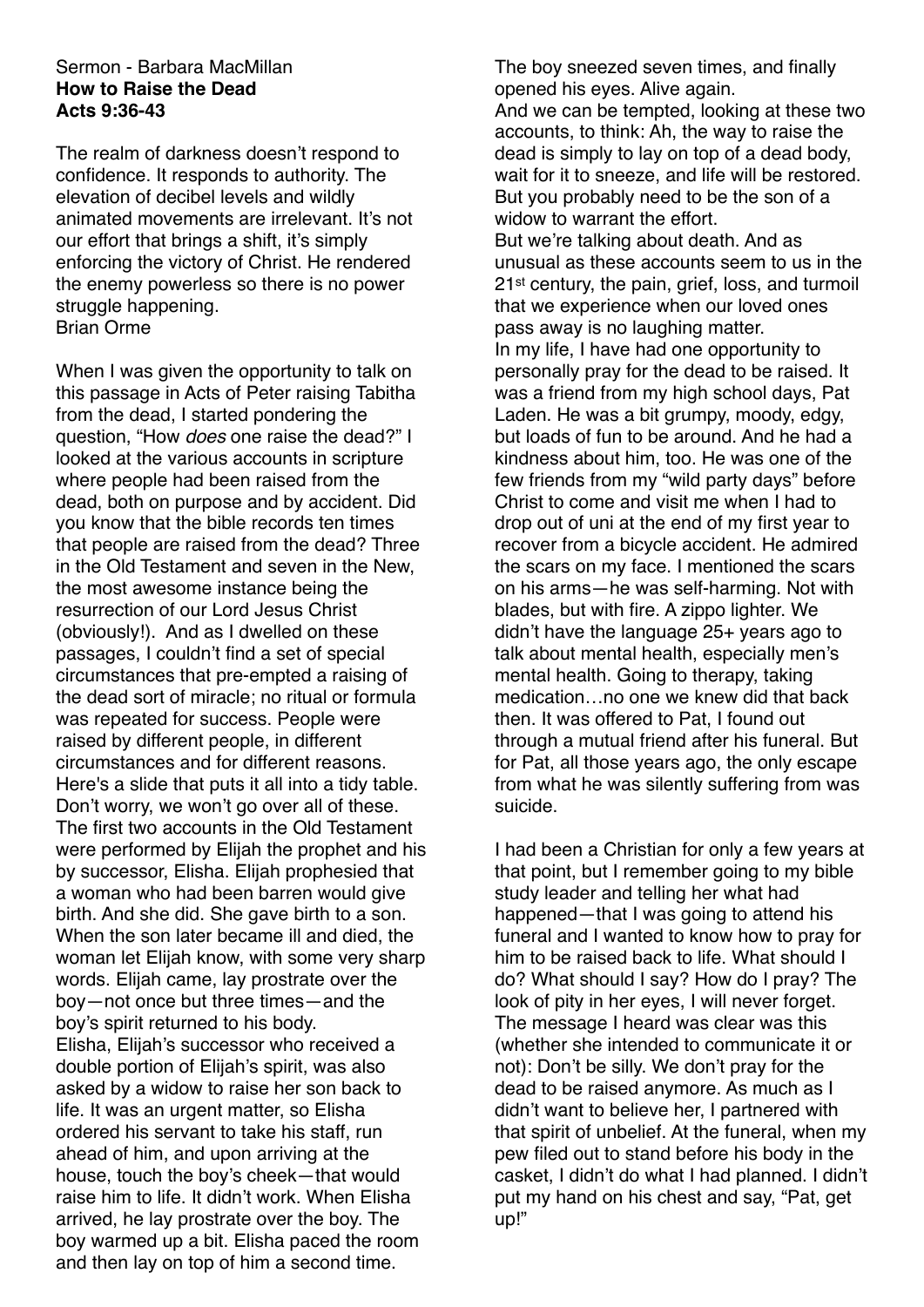It took twenty years for me to find Christians who believe that we should still pray for the dead to be raised today. If we're instructed to do it, we must also be told how to do it. And I think this account in Acts, where Peter raises Tabitha from the dead, gives us a good framework to follow. As I wrote in the table, if we want to raise the dead, we need to do what Jesus did, but kneel and pray first.

Although this is the first time that Peter is recorded as raising the dead, I don't believe it is the first time he actually raised the dead. In Matthew 10:8 Jesus sends out his disciples and says matter-of-fact, "Heal the sick, raise the dead, cleanse the lepers and cast out demons. Freely you have received, freely give." And in Matthew Chapter 9, we read about Jesus raising Jairus's daughter back to life. Luke's gospel tells us that Peter, John and James were allowed to remain in the room when Jesus performed that miracle. Let's have a look:

### **Luke 8:51-56**

*<sup>51</sup> When they arrived at the house, Jesus wouldn't let anyone go in with him except Peter, John, James, and the little girl's father and mother. <sup>52</sup> The house was filled with people weeping and wailing, but he said, "Stop the weeping! She isn't dead; she's only asleep."*

*<sup>53</sup> But the crowd laughed at him because they all knew she had died. <sup>54</sup> Then Jesus took her by the hand and said in a loud voice, "My child, get up!" <sup>55</sup> And at that moment her life[[c\]](https://www.biblegateway.com/passage/?search=Luke+8%253A40-56&version=NLT#fen-NLT-25269c) returned, and she immediately stood up! Then Jesus told them to give her something to eat. <sup>56</sup> Her parents were overwhelmed, but Jesus insisted that they not tell anyone what had happened. Jesus raising Jairus's daughter from the dead was the final training ground for the disciples before they went on their solo mission. They had seen Jesus do what he was asking them to do. They had seen these miracles of the sick being healed, the dead being raised, the lepers being cleansed and the demons being cast out; they had seen them performed with their very eyes. They knew, without a doubt, it was possible, it was real, and it was the kingdom of God here on earth. And Jesus said to them, "Freely you have received, freely give."*

This is the starting point for performing the miracle of raising the dead, or a miracle of any kind: receiving. Receiving is key! Before we can do any of these marvellous, supernatural works, we first have to receive from Jesus. I think there are two ways we receive. The first way we receive is by watching a miracle being performed on someone else; being mentored by a miracleworking leader, in other words. The second way is when the miracle is performed on us; the miracle becomes our personal testimony. Let's turn back to the passage in Acts. I want to draw out a few similarities between Peter raising Tabitha and Jesus raising Jairus's daughter and show how I think Peter was doing what Jesus did, and how it can serve as a model for what we should do.

1. The first thing I noticed was that both Jesus and Peter responded to the requests of people of faith to come and perform a miracle. Jairus was a synagogue leader, and Tabitha was part of a generous and caring community of believers in Joppa. The raising of the dead in these two cases wasn't to put the power of God on display for non-believers to witness; rather it was the response of a caring Father to His children. I think this is an important point to remember. Yes, miracles are amazing tools to be used in evangelism, but they are also the essential vitamins and nutrients that our spiritual nature craves; we need to consume the supernatural regularly in order to grow and mature in our faith. Jairus and the believers in Joppa reached out and literally begged for a miracle. They didn't see themselves as being greedy or entitled. They didn't think, "My life has been so blessed already. I really shouldn't ask God for anything more. Soand-so is going through a much harder time than me." No, they believed that God's goodness had no limits, that the well of his blessings could never run dry! They knew not to allow the appearance of death to give doubt a foothold. In Joppa, Tabitha's body was already "washed for burial and laid in an upstairs room". People were already gathered there, weeping and grieving her passing. But then they heard that Peter was in a nearby town, and they were reminded that even Tabitha, washed a prepared for burial, wasn't dead. She was eternally alive.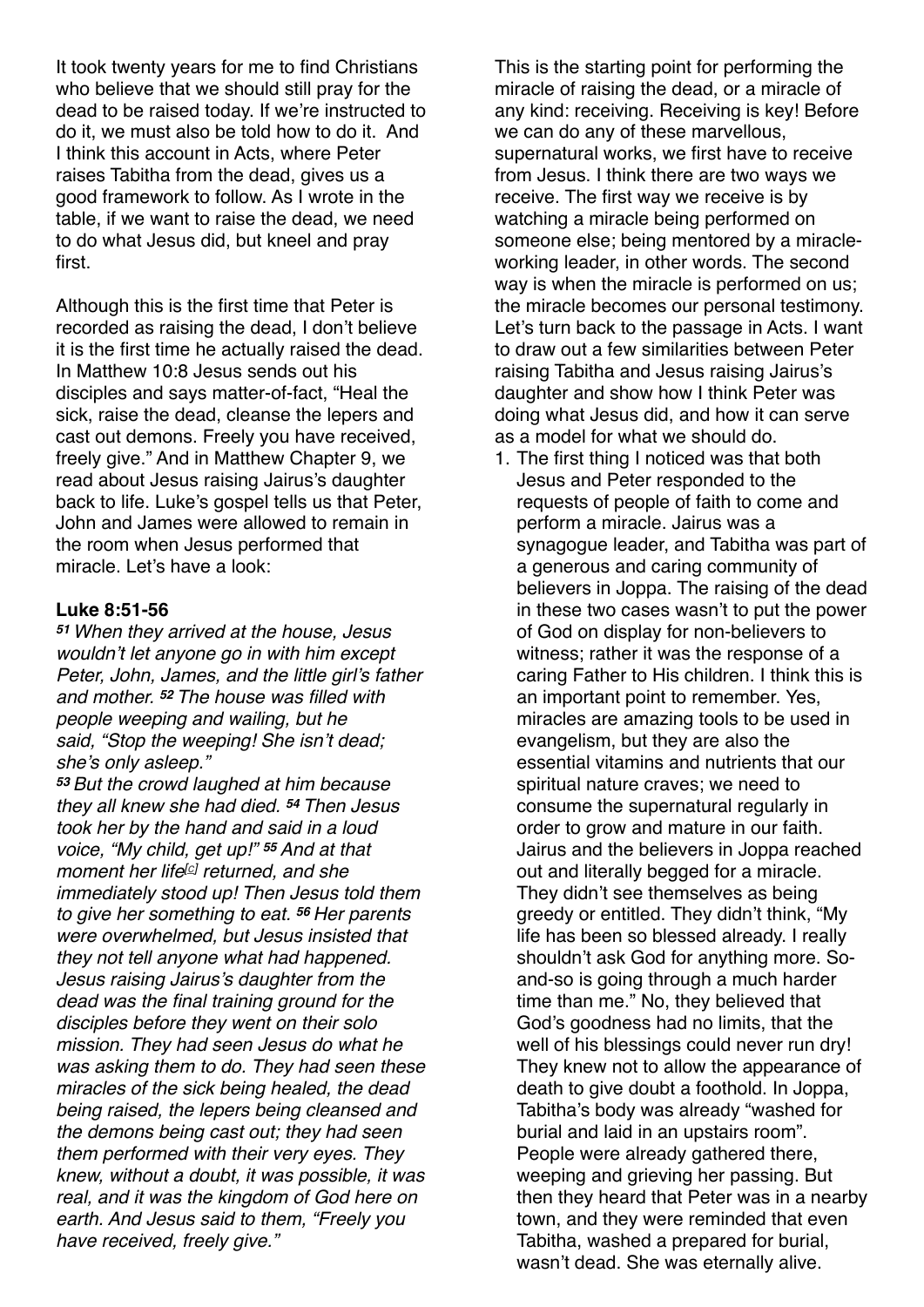From the time she first decided to follow Christ, she was alive. Even now, it wasn't too much to ask Father God for her spirit to return to her body. She was taken too soon. She had too many good works left to do. So Peter came; He kneeled and prayed. And Tabitha returned.

- 2. The second thing I noticed is that both Jesus and Peter had to overcome worldly distractions, sending people out of the room, before performing the miracle. In other words, they had to silence the spirit of unbelief.When Jesus arrived into the room where Jairus's daughter lay, the wailing mourners laughed openly when he told them she was not dead but merely asleep. He sent everyone out, apart from James, John, Peter and the girl's parents. Similarly, Peter had to create a space where he could clearly hear the heart of the Father, so he also sent all the widows and mourners out of the room. We are taught to pray on Earth as it is in Heaven, not in Heaven as it is on Earth. We know that in Heaven there is no weeping—no more tears—so it must be difficult to hear Heaven if our ears are flooded with sounds of mourning. Jesus and Peter both created a space so that they could minister from Heaven to Earth and not be tempted to come into agreement with the mindset of the mourners—that death had come, that death had won. We, too, must create a space where we no longer hear mocking or mourning in order to usher in the miraculous from heaven.
- 3. The third thing I noticed is that both Jesus and Peter uttered a simple phrase, "Get up," and the miracle was accomplished. There was no performance, no elaborate ritual— in other words, no religion was involved. Jesus and Peter knew that all miracles, including this one, calling a person's eternally alive spirit back to the body it had recently departed, was accomplished entirely by the power of God. There is one difference in these two accounts, however. Before Peter said, "Get up, Tabitha", he knelt and he prayed. We know that Peter was with Jesus when Jairus's daughter was raised. Jesus kneeling and praying is not recorded there. Other times when he performs miracles, he prays audibly, like when He called Lazarus out of his tomb. But I believe that Peter was emulating Jesus

when he kneeled and prayed, because Jesus lived his whole life from that posture. I was reminded of this passage in Philippians, which says:

**<sup>5</sup>** In your relationships with one another, have the same mindset as Christ Jesus:

**<sup>6</sup>** Who, being in very nature[[a\]](https://www.biblegateway.com/passage/?search=philippians%25202&version=NIV#fen-NIV-29398a) God, did not consider equality with

God something to be used to his own advantage;

**<sup>7</sup>** rather, he made himself nothing [b](https://www.biblegateway.com/passage/?search=philippians%25202&version=NIV#fen-NIV-29399b)y taking the very nature<sup>[b]</sup> of a servant, being made in human likeness.

**<sup>8</sup>** And being found in appearance as a man, he humbled himself

 by becoming obedient to death— even death on a cross!

**<sup>9</sup>** Therefore God exalted him to the highest place

 and gave him the name that is above every name,

**<sup>10</sup>** that at the name of Jesus every knee should bow,

 in heaven and on earth and under the earth,

**<sup>11</sup>** and every tongue acknowledge that Jesus Christ is Lord, to the glory of God the **Father** 

I think the disciples saw first-hand, how Jesus emptied himself before the Father. And from that place of surrender, humility, and complete trust, He boldly asked, time and time again, and He miraculously received, time and time again. Miracle after miracle, he went to the Father with empty hands, ready to receive. How much can we receive if our hands are full? Not much. The more we lay down the cares, worries, mindsets, and habits of this world, the freer we are to pick up the blessings waiting to be lavished upon us from heaven.

I think Peter had learned how to do this. Peter had come a long way. When He kneeled and prayed, I believe he emptied himself, as Jesus had, took on the nature of a servant, and carried on doing the work of Jesus, through the power of his Spirit. As a result, the Father could do what was always his heart's intention: to raise us up to the exalted place that Jesus's death and resurrection has provided us in the heavenly realms. This is the work of the Father. All we